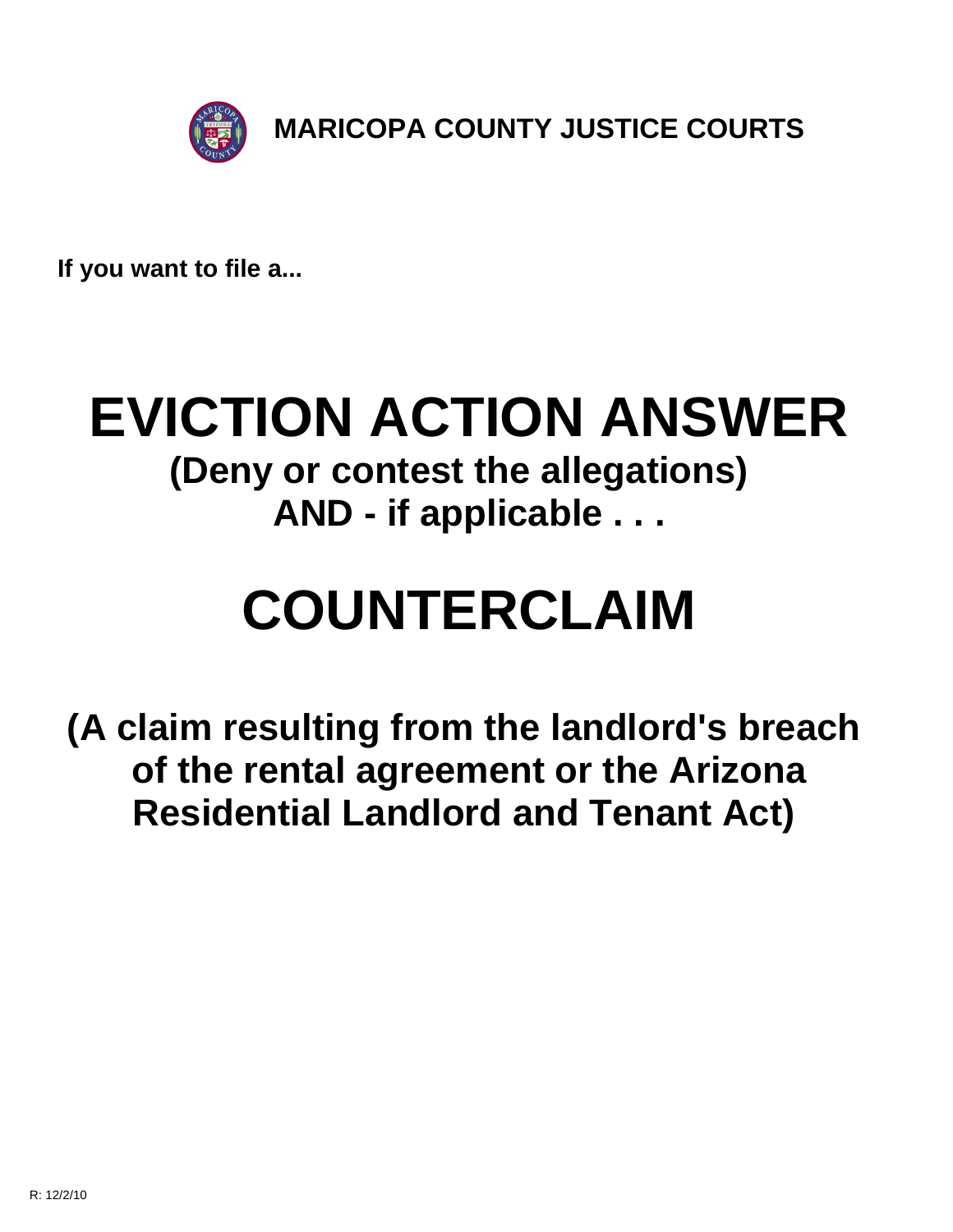

## **MARICOPA COUNTY JUSTICE COURTS**

### **ANSWER**

If you wish to contest the allegations of an Eviction Action, you will be required to file a formal written ANSWER (and pay a court filing fee) stating your defenses to the complaint against you.

#### *Non-payment of rent because you do not have sufficient funds (for whatever reason) is not a legal defense.*

#### **Please STOP**

 If you have not been served with a Summons and Complaint. If your court appearance date has passed or if a judgment has been entered. If you are not contesting the complaint.

#### **Please PROCEED**

 If you are contesting the complaint. If your court appearance date has not passed and no judgment has been entered.

#### **FORMS Needed:**

 Answer – Eviction Action form Party Contact Information form

#### **COUNTERCLAIM**

If you wish to file a counterclaim you must file it at the same time that you file your Answer.

A counterclaim may be considered in an Eviction Action ONLY IF the counterclaim is the result of the andlord's breach of the rental agreement or the Arizona Residential Landlord and Tenant Act. The allegations of the counterclaim will be considered and decided at the time of trial.

If the counterclaim is a valid claim and the amount of your counterclaim exceeds \$10,000.00 the case will immediately be transferred to the Superior Court and appropriate filing fees will be assessed by the Superior Court before processing can commence.

#### **FORMS Needed:**

Counterclaim (Eviction Action) form

A copy of the notice given to the landlord of the alleged breach.

#### **INSTRUCTIONS:**

- 1. Read the Residential Eviction Information Sheet. You should have already been served with a copy of the Residential Eviction Information Sheet. It is included in this packet for your reference.
- 2. Read the attached Information for Landlords and Tenants included in this packet
- 3. Complete the Answer form (and counterclaim form if applicable).
- 4. Make two copies of the Answer (and counterclaim form if applicable).
- 5. File the completed form(s) with the court clerk and pay the required court filing fee.
- 6. If you are filing a Counterclaim, it must be filed with your Answer.
- 7. Mail or deliver a copy of the Answer form (and Counterclaim form if applicable) to the plaintiff (landlord).

**IT IS IMPORTANT THAT ALL PARTIES KEEP THE COURT APPRISED OF ANY CHANGE IN ADDRESS A NOTICE OF CHANGE OF ADDRESS** form must be filed with the court when a party changes their address.

Visit us at http://justicecourts.maricopa.gov/ for additional filing information and online forms.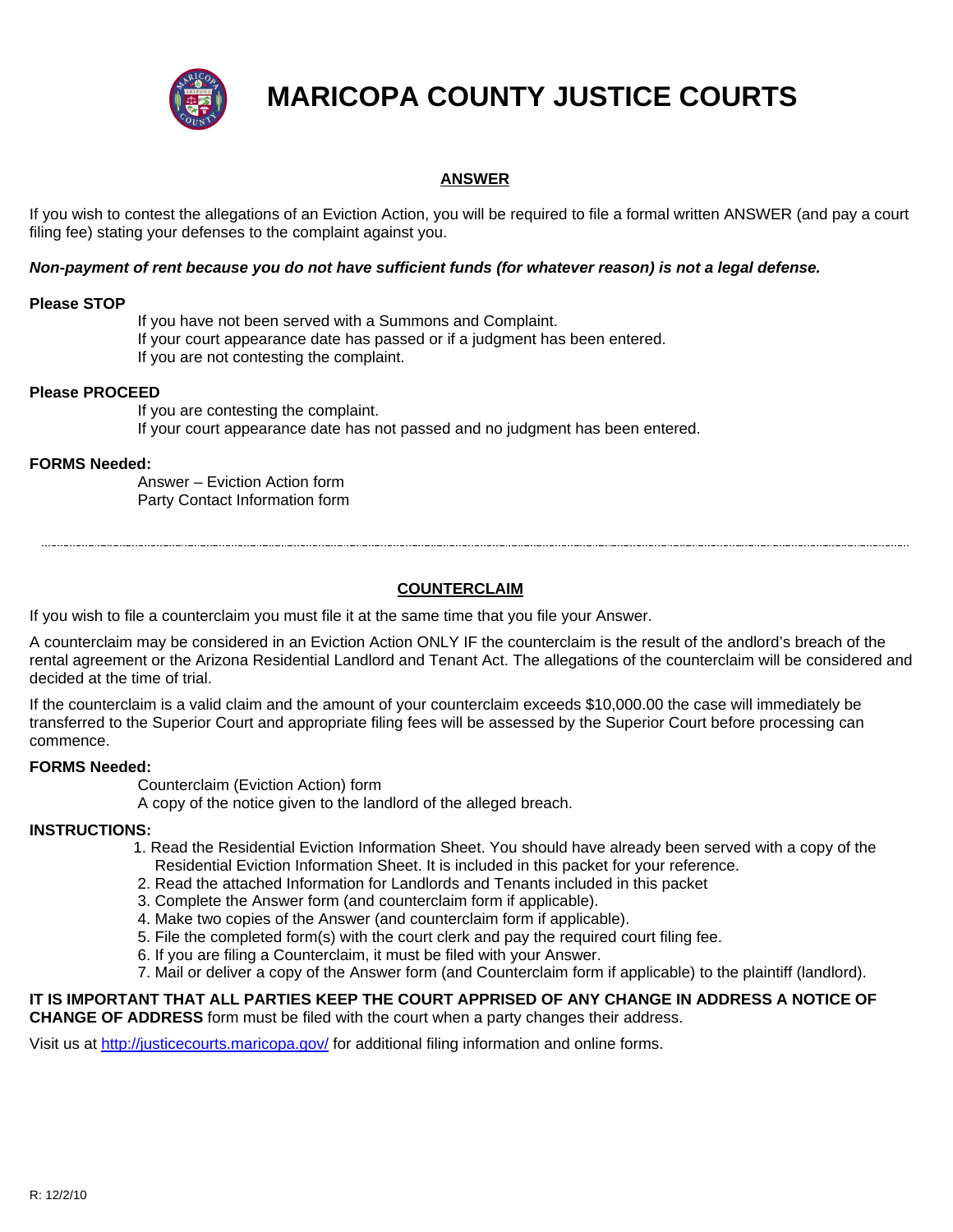|       | Attorney for Plaintiff(s) Name / Address / Email / Phone<br><b>Bar Number</b>                                                                                                                                        |                                                                                                                                                                                                                                                                         |
|-------|----------------------------------------------------------------------------------------------------------------------------------------------------------------------------------------------------------------------|-------------------------------------------------------------------------------------------------------------------------------------------------------------------------------------------------------------------------------------------------------------------------|
|       |                                                                                                                                                                                                                      | <b>Maricopa County Justice Courts, Arizona</b>                                                                                                                                                                                                                          |
|       |                                                                                                                                                                                                                      | Please select court from the drop down list -----------                                                                                                                                                                                                                 |
|       |                                                                                                                                                                                                                      | <b>CASE NUMBER:</b>                                                                                                                                                                                                                                                     |
|       |                                                                                                                                                                                                                      |                                                                                                                                                                                                                                                                         |
|       |                                                                                                                                                                                                                      |                                                                                                                                                                                                                                                                         |
|       | Plaintiff(s) Name / Address / Email / Phone                                                                                                                                                                          | Defendant(s) Name / Address / Email / Phone                                                                                                                                                                                                                             |
|       |                                                                                                                                                                                                                      | <b>ANSWER (Eviction Action)</b>                                                                                                                                                                                                                                         |
|       | am answering on behalf of:<br>Myself<br><b>Marital Community</b>                                                                                                                                                     | $\Box$ Partnership<br>Other:<br>$\Box$                                                                                                                                                                                                                                  |
|       | (Requires signature of both husband and wife)<br>$\Box$ I ADMIT the following portion(s) of plaintiff's complaint.                                                                                                   | <u> 1989 - Andrea Stadt Britain, amerikansk politik (* 1958)</u>                                                                                                                                                                                                        |
|       | $\Box$ I ask the court to dismiss plaintiff's complaint for the following reason(s):                                                                                                                                 |                                                                                                                                                                                                                                                                         |
|       | This court does not have jurisdiction, because:                                                                                                                                                                      |                                                                                                                                                                                                                                                                         |
|       | Plaintiff is not the proper party to file the complaint against me, because:                                                                                                                                         |                                                                                                                                                                                                                                                                         |
|       | I am not the person or party against whom this claim should be made because:                                                                                                                                         |                                                                                                                                                                                                                                                                         |
|       | Proper notice was not given to me as required by law.                                                                                                                                                                |                                                                                                                                                                                                                                                                         |
|       | Other Defenses:                                                                                                                                                                                                      | <u> 1989 - Johann Stoff, deutscher Stoffen und der Stoffen und der Stoffen und der Stoffen und der Stoffen und de</u>                                                                                                                                                   |
|       |                                                                                                                                                                                                                      |                                                                                                                                                                                                                                                                         |
|       |                                                                                                                                                                                                                      |                                                                                                                                                                                                                                                                         |
|       | $\Box$ I DENY that I have:                                                                                                                                                                                           |                                                                                                                                                                                                                                                                         |
|       | $\Box$ Failed to pay rent as agreed. All rent has been paid as required by the rental agreement.<br>Committed any material non-compliance of the rental agreement.<br>$\!\!\!\Box$ Committed damage to the property. |                                                                                                                                                                                                                                                                         |
|       | The plaintiff committed the following violations:                                                                                                                                                                    | $\Box$ Rent has not been paid because the plaintiff has violated the rental agreement or the Residential Landlord and Tenant Act. I<br>gave the plaintiff written notice as required by the rental agreement and the Act. Attached is a copy of the notice that I gave. |
|       | perjury that the foregoing is true and correct.                                                                                                                                                                      | I am asking the court to deny Plaintiff's complaint. I am also asking for reimbursement of my court costs. I state under penalty of                                                                                                                                     |
| Date: |                                                                                                                                                                                                                      |                                                                                                                                                                                                                                                                         |
|       | Defendant                                                                                                                                                                                                            | Defendant                                                                                                                                                                                                                                                               |
|       | I CERTIFY that I have / will mail a copy of this document on the same day to:                                                                                                                                        |                                                                                                                                                                                                                                                                         |
|       | Plaintiff at the above address                                                                                                                                                                                       | Plaintiff's attorney                                                                                                                                                                                                                                                    |
|       | Date:<br>By                                                                                                                                                                                                          |                                                                                                                                                                                                                                                                         |

**Defendant**